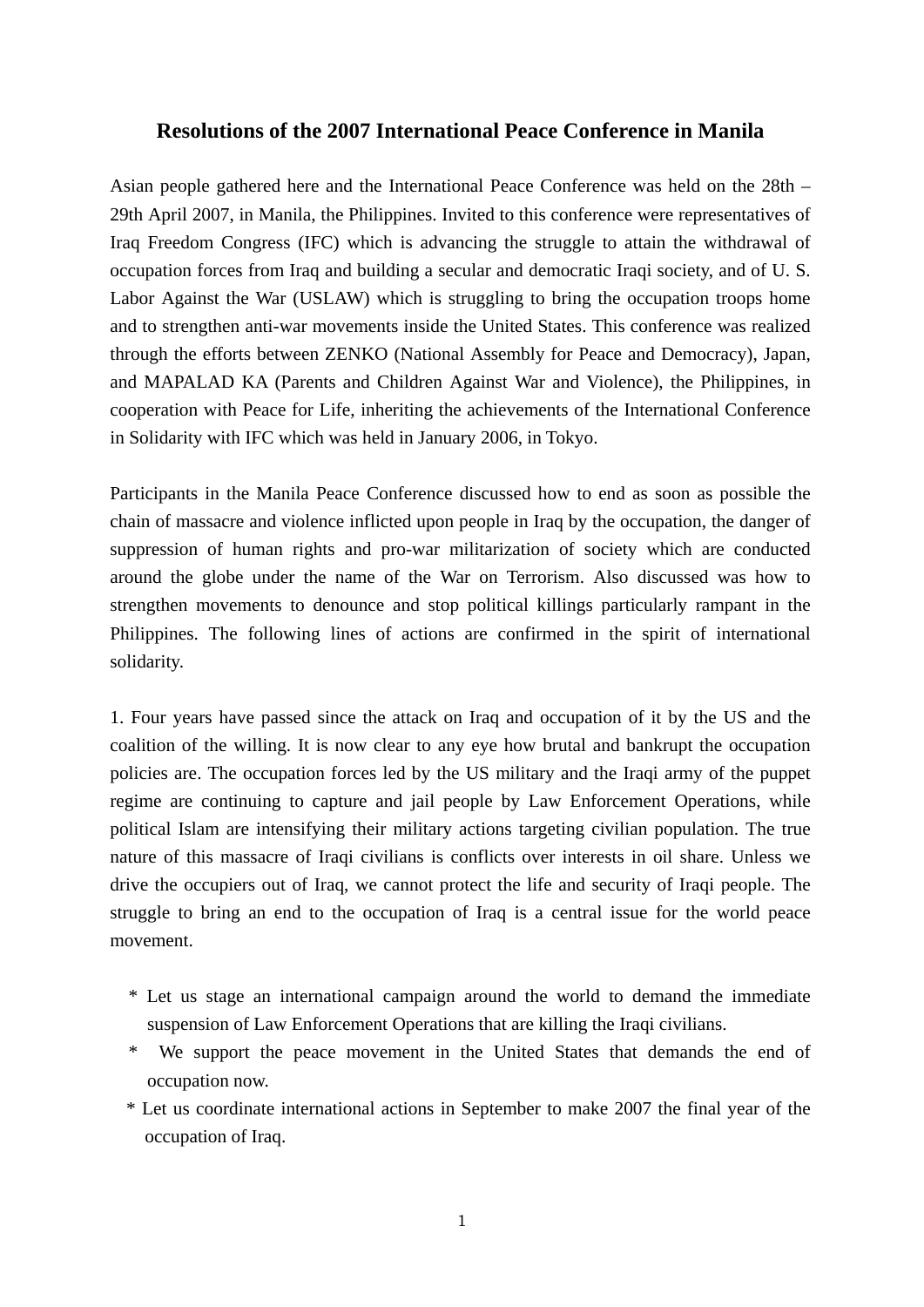2. In order to end the occupation of Iraq and to protect the security of people, we express our solidarity with IFC in their struggles to end the occupation and to build a secular and democratic society in Iraq. We also need to stop the terror and violence by *Political Islam<sup>1</sup> .* We support the Iraq Freedom Congress in their creating localities where residents are protected from sectarian violence under the slogan of "No Shiite, No Sunni, but We are humans", and in their rebuilding and organizing labor unions to secure jobs and workers' rights, and in protecting women and children.

The US\$400,000 fund raising campaign to enable IFC satellite TV was started by the special resolution adopted in the International IFC Solidarity Conference in January 2006. The campaign has got under way mainly in Japan as well as around the world, and succeeded in opening TV station and starting its tentative broadcasting in April. IFC satellite TV is strongly instrumental in spreading the movements to end the occupation and to rebuild democratic society. World peace movements will learn through the satellite TV truths of Iraq and people's movement there, and this will renew and strengthen the world peace movements.

- \* Let us, world peace movements, strengthen international solidarity to support Iraq Freedom Congress in their effort to end the occupation and build a secular and democratic society.
- \* Let us facilitate the internet broadcasting system so that people can see the IFC satellite TV around the globe.

3. We note the progress of US anti-war movements that has driven the Bush administration into a defeat in the mid-term election last November. The poll that indicates the popularity of Bush continues to fall, and the military option that Bush has wielded at his own will under a banner of the war on terrorism is no longer at his disposal. Bush's greatest partner, Blair administration of the UK, has decided to withdraw from Iraq. One ally after another is either leaving Iraq or decreasing its troops stationed in Iraq. It is a matter of time that the coalition of the willing will collapse. *It is the anti-war, peace forces in the world that are determining*  the world situation<sup>2</sup>.

-

<sup>1</sup> *Political Islam is a term that refers to the political forces which aim to gain power by using their Islamic religion and impose their agenda on the society. They do not care killing innocent civilians.* 

*<sup>2</sup> With registered reservations expressed by the following individuals/organizations: Cathy ESTABILLO and Lenie ROBINOS of AMIHAN – National Federation of Peasant Women, Association for the Rights of Children in Southeast Asia, Rita BAUA of Bagong Alyansang Makabayan, Children's Rehabilitation Center, Gabriela, Parents Alternative, Inc., Peace for Life, Samahan ng Maagang Pagkatuto ng Bata (SMPB), Salinlahi Foundation, Inc., Suara Bangsa Moro Party List.*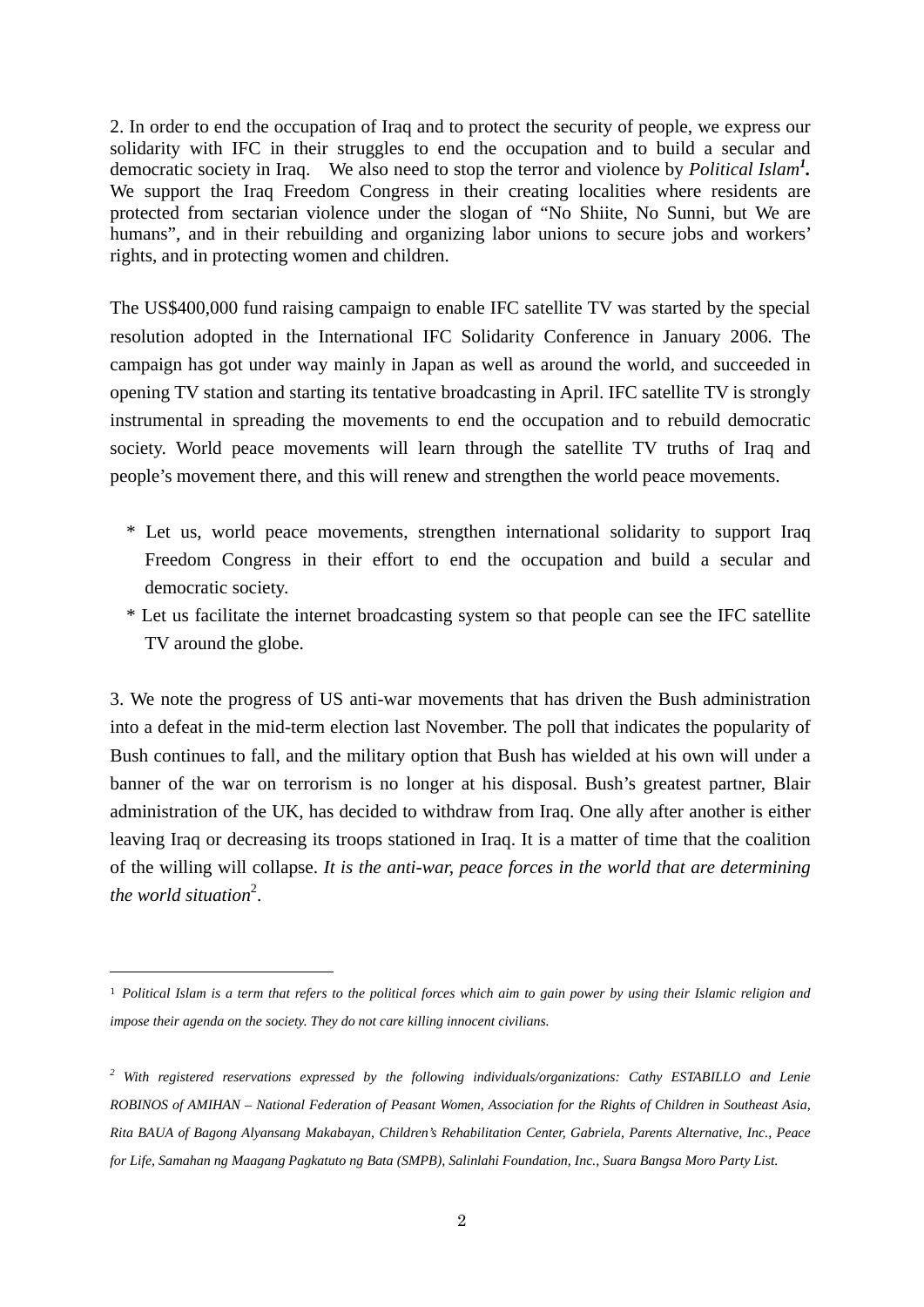\* Let us strengthen the solidarity ties with the US anti-war movements, like USLAW and UFPJ, and terminate the Bush administration and the war on terrorism.

 \* Let us oppose the global realignment of US military bases, and intensify the movements to remove US military facilities.

4. Arroyo regime of the Philippines is intensifying its political killing in the name of the war on terror. Being murdered are a number of democratic political figures, human right activists, clergymen, activists in peasant and labor movement, lawyers, etc. This Arroyo regime and its military are supported by the US military and Japan's Official Development Assistance (ODA).

 \* Let us stage a campaign to demand that the Philippine government stop the war on terror and suppression of human rights, and should punish the perpetrators of political killings and those responsible for them.

5. It is a common task for the people all over the world to disband the war-waging system and to bring an end to the neo-liberalist policies. Global capitalism, provoking war around the world, expanding 'free trade' 'deregulation and privatization' are bringing about unilateral concentration of wealth on the part of the rich and bottomless poverty on the part of the people. 'Welfare for the people, not war' and 'Cut military expenditures, fund welfare and education' are the demand of the people beyond the border. Participants in the Manila Peace Conference have confirmed that we need to build more international solidarity and mutual exchange of our movements for the development of people's welfare, education and life. We will constitute the formation of a network that could be a channel for people-initiated campaigns, advocacies and program development of citizen's organizations, to be known as the I-SCOPE (International Solidarity of Citizen's Cooperation for Peace) Network.

\* Let us promote the campaign to protect children's rights and education.

- Let us support MAPALAD KA, a community-based families for peace movement in the Philippines, and strengthen its links with existing children's advocacy groups, particularly the community-based groups in the Philippines and invite them to be part of the I-SCOPE Network.
- Let us initiate the holding of a Philippine-Japan Children and Families for Peace Congress with the theme "children's welfare not war"; and involve members of the network to participate in the planning and implementation of the congress or any other succeeding activities that may be decided upon.
- Let us organize international fact finding missions that will focus and pursue the just investigation of the victims of human rights violations and militarization; particularly